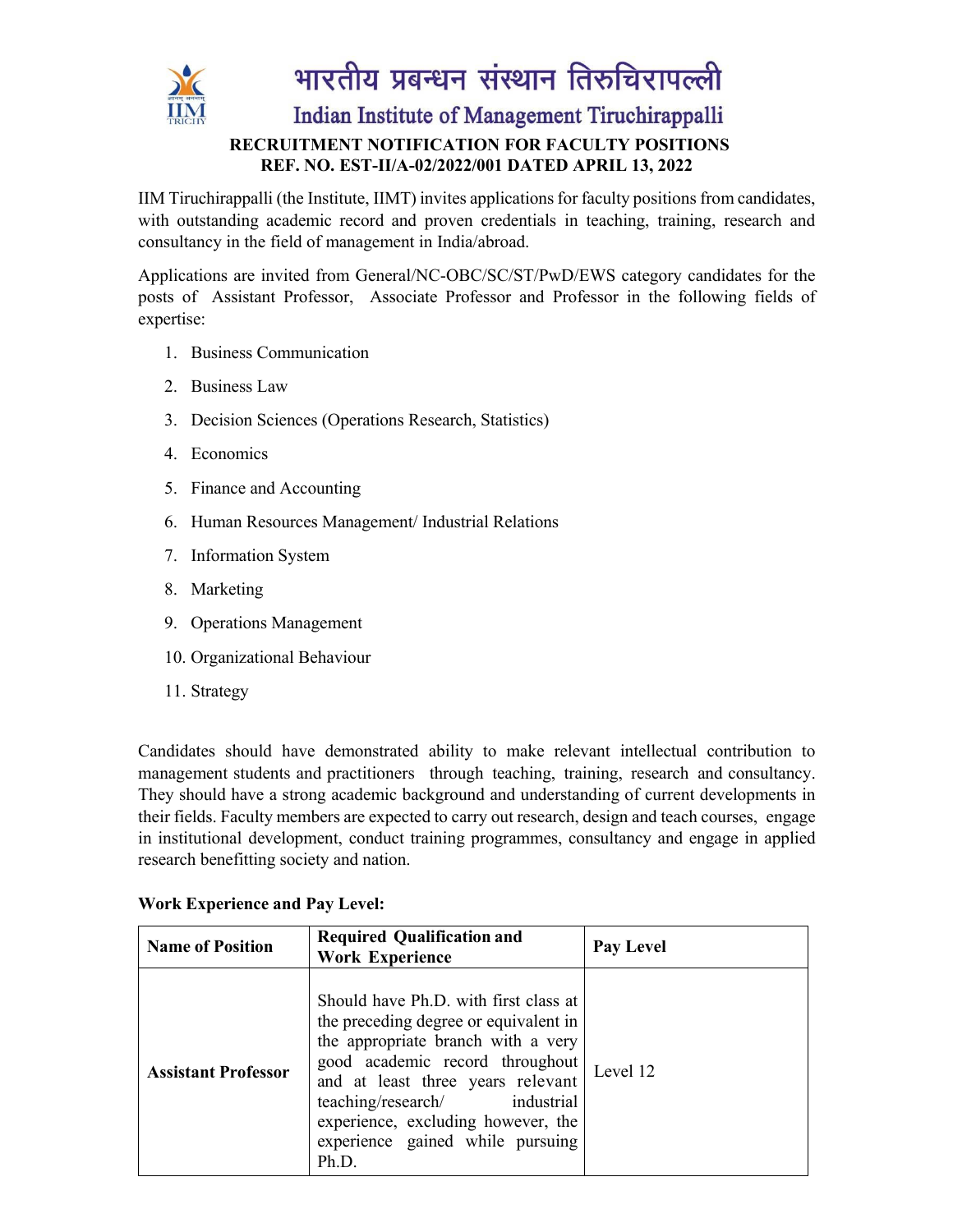

## भारतीय प्रबन्धन संस्थान तिरुचिरापल्ली

Indian Institute of Management Tiruchirappalli

| <b>Associate Professor</b> | Should have a Ph.D. with first class at<br>the preceding degree or equivalent in<br>the appropriate branch with a very<br>good academic record throughout and<br>a minimum of six years relevant Level 13A2<br>teaching/ research /industry<br>experience, of which, at least three<br>years should be at the level of<br>Assistant Professors or equivalent.                                                                                                                                                           |  |
|----------------------------|-------------------------------------------------------------------------------------------------------------------------------------------------------------------------------------------------------------------------------------------------------------------------------------------------------------------------------------------------------------------------------------------------------------------------------------------------------------------------------------------------------------------------|--|
| <b>Professor</b>           | Should have a Ph.D. with first class at<br>the preceding degree or equivalent in<br>the appropriate branch with a very<br>good academic record and a minimum<br>of 10 years experience, of which, at<br>least 4 years should be at the level   Level 14A<br>of Associate Professor in IITs, IISc,<br>IIM, NITIE and IISCR or at an<br>equivalent Indian or<br>foreign<br>institution/ institutions of comparable<br>standards. Should have relevant<br>high teaching, research, training and<br>consulting credentials. |  |

Institute has incentive policy and professional growth opportunities, and provides benefits, such as LTC, Group Medical Insurance, transport allowance, children education allowance, contribution towards New Pension Scheme (NPS).

#### **Publication Requirements:**

Candidates applying for faculty position should have strong research credentials through publications in ABDC or ABS ranked journals.

Note: For applicants in Business Communication, apart from ABDC/ABS journal ranking, SCImago Journal Rank Indicator (Quartile) would also be considered.

#### **General Instructions**

- 1. Candidates are advised to visit the website of IIM Tiruchirappalli (www.iimtrichy.ac.in/careers) regularly for updates. Amendments, corrigenda (if any), will be placed on the Institute website only.
- 2. Interested candidates who fulfil the minimum eligibility criteria and publication requirement should apply online only through the Recruitment Portal in the Institute website www.iimtrichy.ac.in/careers.
- 3. A candidate can apply for only one position (Professor or Associate Professor or Assistant Professor) in only one field of expertise.
- 4. Qualifications acquired must be duly recognized by law. *All qualifications from India must be from UGC recognized University/ Deemed University or AICTE approved autonomous institution (wherever applicable).*
- 5. Applicants should satisfy the experience criteria as on the last date of receipt of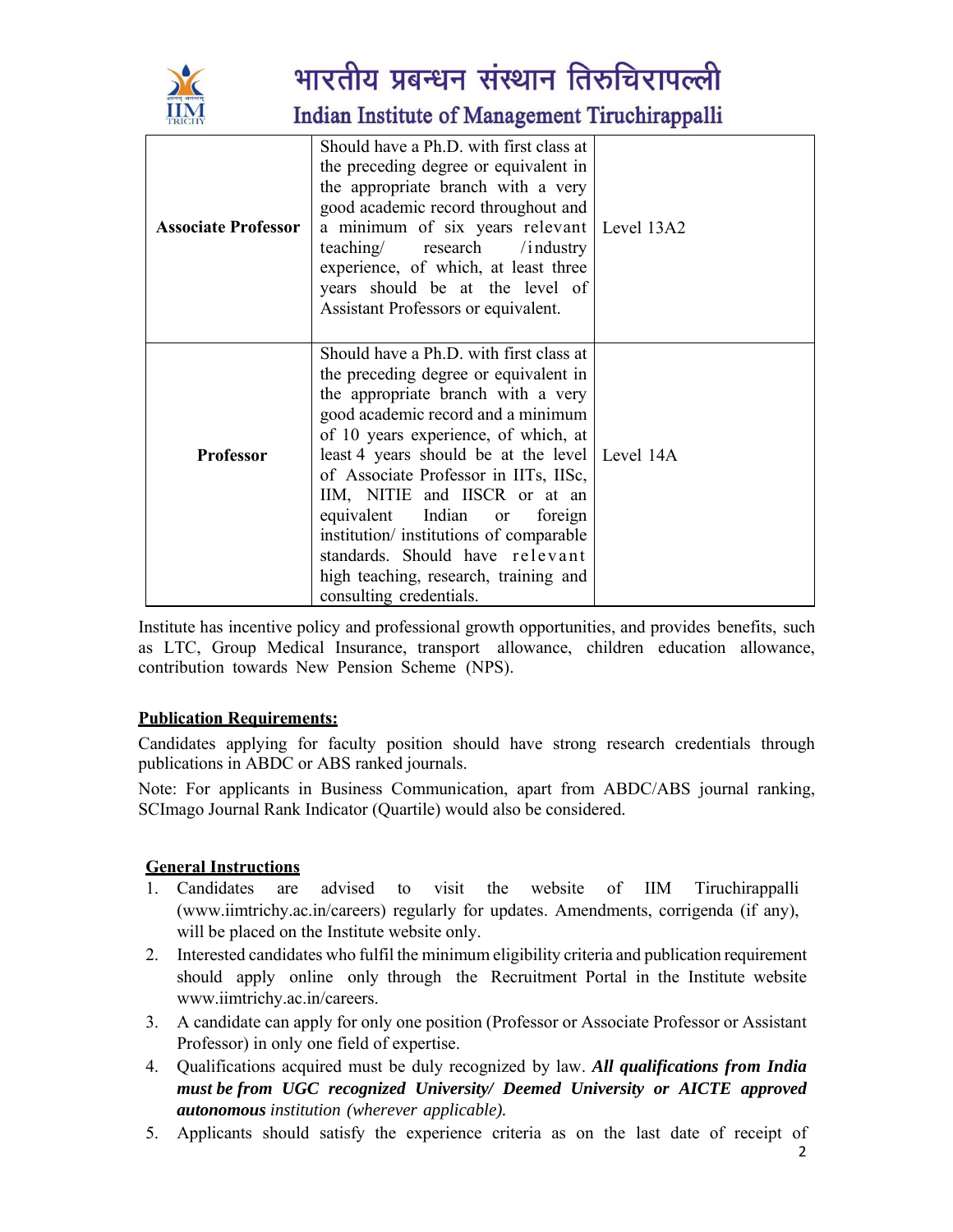

## भारतीय प्रबन्धन संस्थान तिरुचिरापल्ली Indian Institute of Management Tiruchirappalli

applications.

- 6. Applications received through the online portal *only* will be considered.
- 7. Applications should be complete in all respects. All information furnished MUST be based on supporting documentation. Incomplete/incorrect/sketchy applications are liable to be rejected.
- 8. The last date of receiving applications against this advertisement is May 04, 2022.
- 9. Mere fulfilment of qualifications and experience does not entitle a candidate to be shortlisted. The Institute reserves the right to restrict the candidates to be called for the selection process to a reasonable number based on relevant criteria, higher than the minimum prescribed.
- 10. The Institute will communicate only with shortlisted candidates. No correspondence from applicants shall be entertained.
- 11. Canvassing in any form will be a disqualification.
- 12. Applicants are required to bring with them all the original certificates, testimonials and other relevant documents for the selection process, if shortlisted.
- 13. Applicants who are employed in Government, Semi-Government Institutions on regular position (including those on probation) should produce a NO OBJECTION CERTIFICATE from their current employer at the time of selection process, if shortlisted.
- 14. The Selection Committee may recommend candidates for appointment in different positions other than the actual position applied by the candidate either on regular basis with probation period of 2 years or on contract basis.
- 15. Applicants may be offered an appointment on contract.
- 16. Initial pay and level would be decided based on qualification and experience of deserving candidates.
- 17. Candidates must produce a Relieving Letter from the previous organisation at the time of joining, if selected.
- 18. The Institute reserves the right not to fill up any / some / all position(s).
- 19. In all matters of selection, recruitment, appointment and service, the interpretation and decision of the Competent Authority of the Institute shall be final and binding.
- 20. Disputes (if any) shall be subject to jurisdiction of the civil courts of Tiruchirappalli, Tamil Nadu, India.

#### **How to apply**

- 1. Interested candidates are invited to apply through online application form, available on the website (www.iimtrichy.ac.in/career).
- 2. Candidates in their own interest are advised not to wait till the last date and time to submit their applications. IIMT shall not be responsible if candidates are not able to submit their applications due to the last minute rush.
- 3. Please retain the print out of the application form with you for future references.
- 4. Candidates should have a valid personal e-mail id and mobile number. It should be kept active during the entire recruitment process. Registration number, password, and all other important communication will be sent on the same registered e-mail id (please ensure that